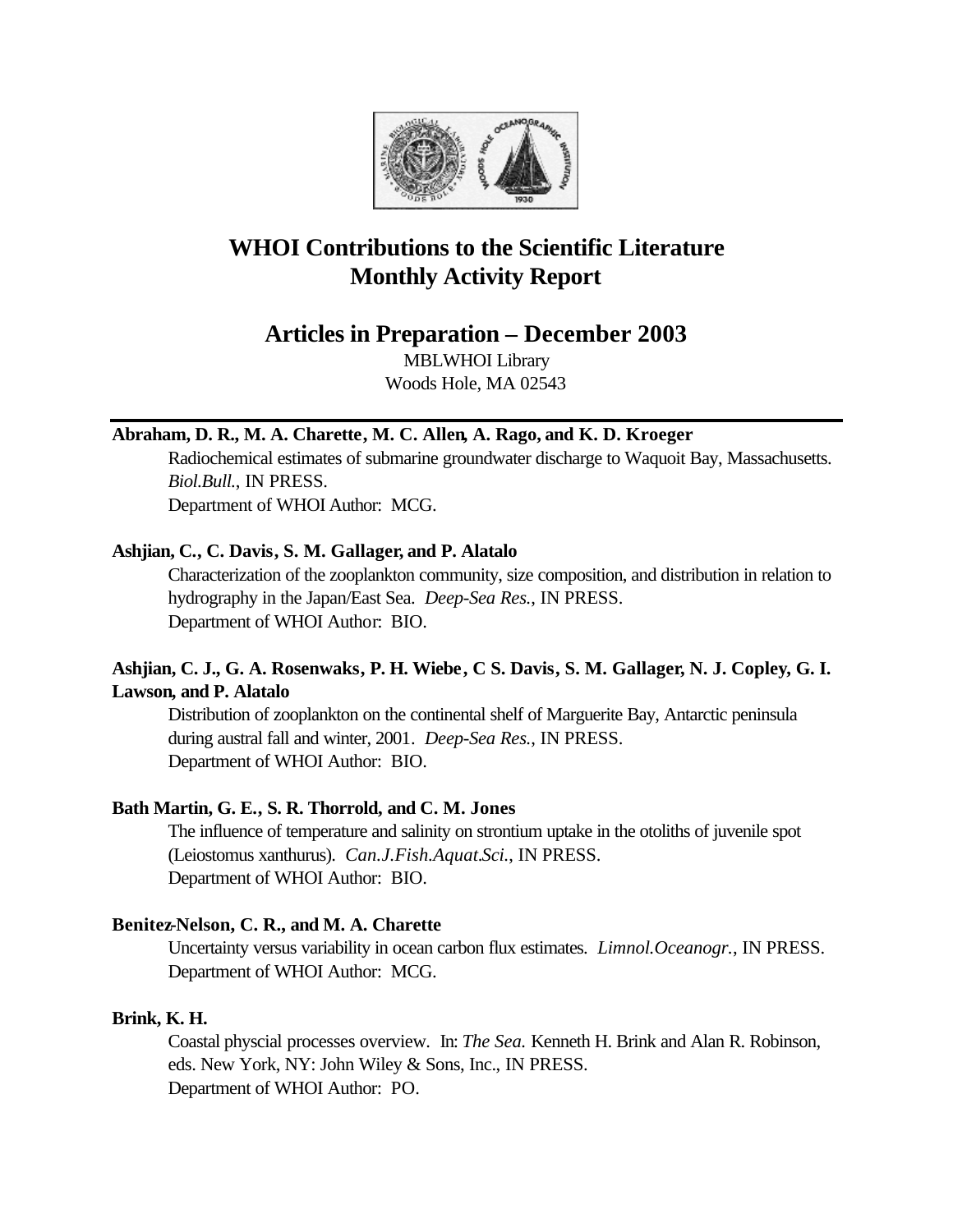### **Caswell, H., and T. Takada**

Elasticity analysis of density-dependent matrix population models: The invasion exponent and its substitutes. *Theor.Popul.Biol.*, IN PRESS. Department of WHOI Author: BIO.

### **Chen, C., Q. Xu, and R. Beardsley**

Model study of the cross-frontal water exchange on Georges Bank: A 3-D lagrangian experiment. *J.Geophys.Res.*, IN PRESS. Department of WHOI Author: PO.

#### **Churchill, J. H., W. C. Kerfoot, and M. T. Auer**

Exchange of water between the Keweenaw Waterway and Lake Superior: Characteristics and forcing mechanisms. *J.Great Lakes Res.*, IN PRESS. Department of WHOI Author: PO.

### **Cleveland, R., A. Cohen, R. Roy, H. Singh, and T. Szabo**

Imaging coral II: Advances in imaging of coral skeletons using ultrasound. *Subsurface Sensing Technologies and Applications*, IN PRESS. Department of WHOI Author: AOPE.

## **Fredricks, Andrew, John A. Colosi, James F. Lynch, Glen Gawarkeiwicz, Ching-Sang Chiu, and Philip Abbot**

Analysis of multipath scintillations observed during the summer 1996 New England shelfbreak PRIMER study. *J.Acoust.Soc.Am.*, IN PRESS. Department of WHOI Author: AOPE. Contribution Number: **11065**

### **Freville, H., B. Colas, M. Riba, H. Caswell, A. Mignot, E. Inbert, and I. Olivieri**

Spatial and temporal demographic variability in small populations of the endemic plant species *Centaurea corymbosa* (Asteraceae). *Ecology*, IN PRESS. Department of WHOI Author: BIO.

#### **Galac, Madeline , Deana Erdner, Don M. Anderson, and Sonya T. Dyhrman**

Molecular quantification of toxic Alexandrium fundyense in the Gulf of Maine. *Biol.Bull.*, IN PRESS.

Department of WHOI Author: BIO.

### **Gast, R. J., M. R. Dennett, and D. A. Caron**

Characterization of protistan assemblages in the Ross Sea, Antarctica by denaturing gradient gel electrophoresis. *Appl.Environ.Microbiol.*, IN PRESS.

Department of WHOI Author: BIO.

Contribution Number: **11028**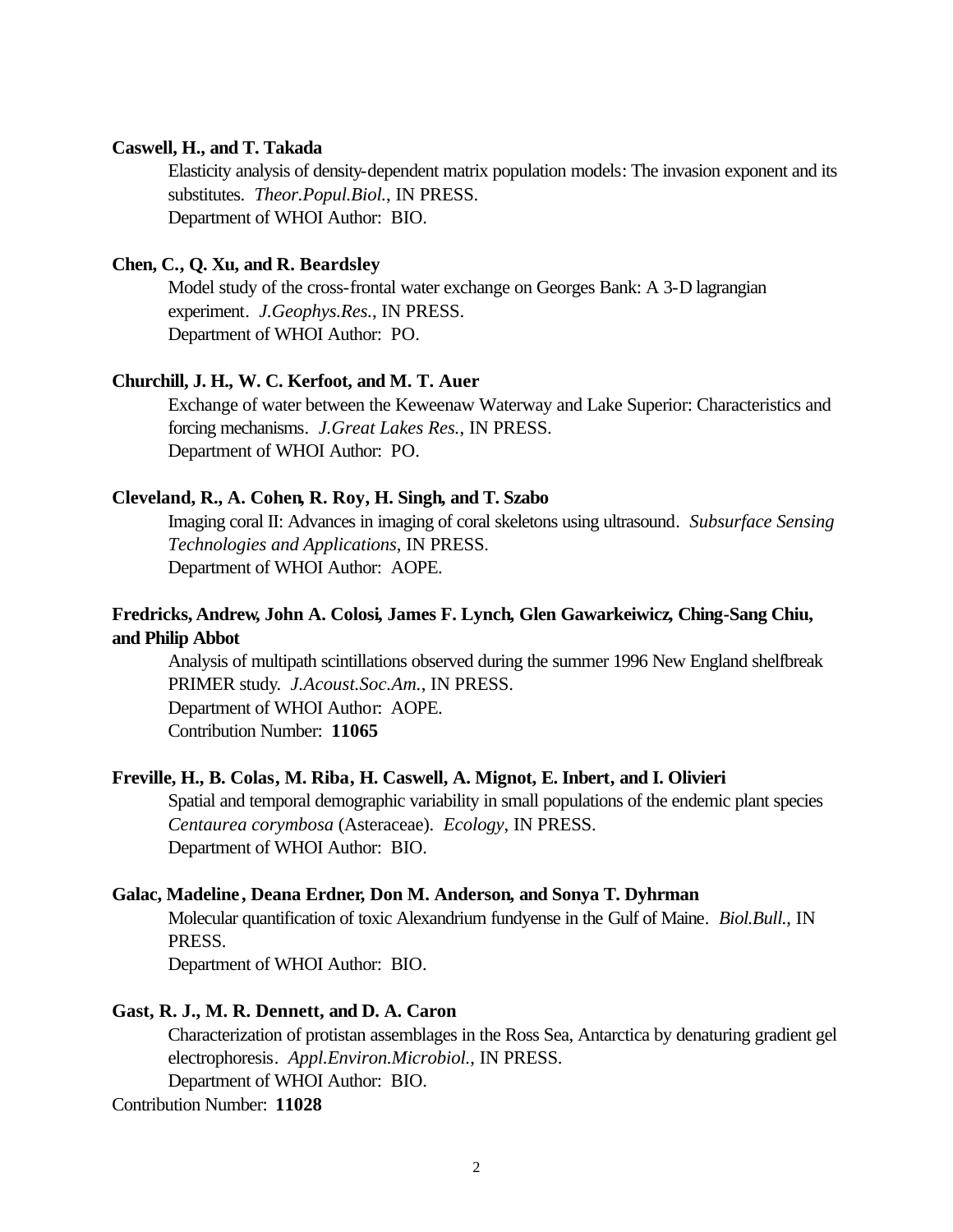## **Goodman, J. C., G. C. Collins, J. Marshall, and R. T. Pierrehumbert**

Hydrothermal plume dynamics on Europa: Implications for chaos formation. *J.Geophys.Res.*, IN PRESS. Department of WHOI Author: PO.

### **Goodman, J. C., G. C. Collins, J. Marshall, and R. T. Pierrehumbert**

Glacial flow of floating marine ice in 'Snowball Earth'. *J.Geophys.Res.*, IN PRESS. Department of WHOI Author: PO.

#### **Grachev, A. A., C. W. Fairall, J. E. Hare, and J. B. Edson**

Wind stress vector over ocean waves. *J.Phys.Oceanogr.*, IN PRESS. Department of WHOI Author: AOPE.

### **Hare, J. E., C. W. Fairall, W. R. McGillis, B. Ward, and R. Wanninkhof**

Evaluation of the NOAA/COARE air-sea gas transfer parameterization using GasEx-2001 data. *J.Geophys.Res.*, IN PRESS. Department of WHOI Author: AOPE.

#### **Hintsa, E. J., H. J. Zemmelink, J. W. H. Dacey, J. Stefels, and C. Jacobs**

Sea-to-air fluxes of DMS in the coastal and open ocean from micrometeorological measurements, and variability of DMS in the surface water flux footprint. *Atmos.Environ.*, IN PRESS.

Department of WHOI Author: BIO.

## **Ho, D. S., C. J. Zappa, W. R. McGillis, L. F. Bliven, J. W. H. Dacey, B. Ward, P. Schlosser, and M. B. Hendricks**

Influence of rain on air-sea gas exchange: Lessons from a model ocean. *J.Geophys.Res.*, IN PRESS.

Department of WHOI Author: AOPE. BIO.

#### **Huang, Rui Xin**

Ocean, energy flows in. In: *Encyclopdeia of Energy.* Cutler J. Cleveland, ed. San Diego, CA: Elsevier, IN PRESS.

Department of WHOI Author: PO.

## **Hunt, Heather L., Anna Metaxas, Robert M. Jennings, Kenneth M. Halanych, and Lauren S. Mullineaux**

Successional mechanism varies along a gradient in hydrothermal fluid flux at deep-sea vents. *Deep-Sea Res.*, IN PRESS.

Department of WHOI Author: BIO.

Contribution Number: **11024**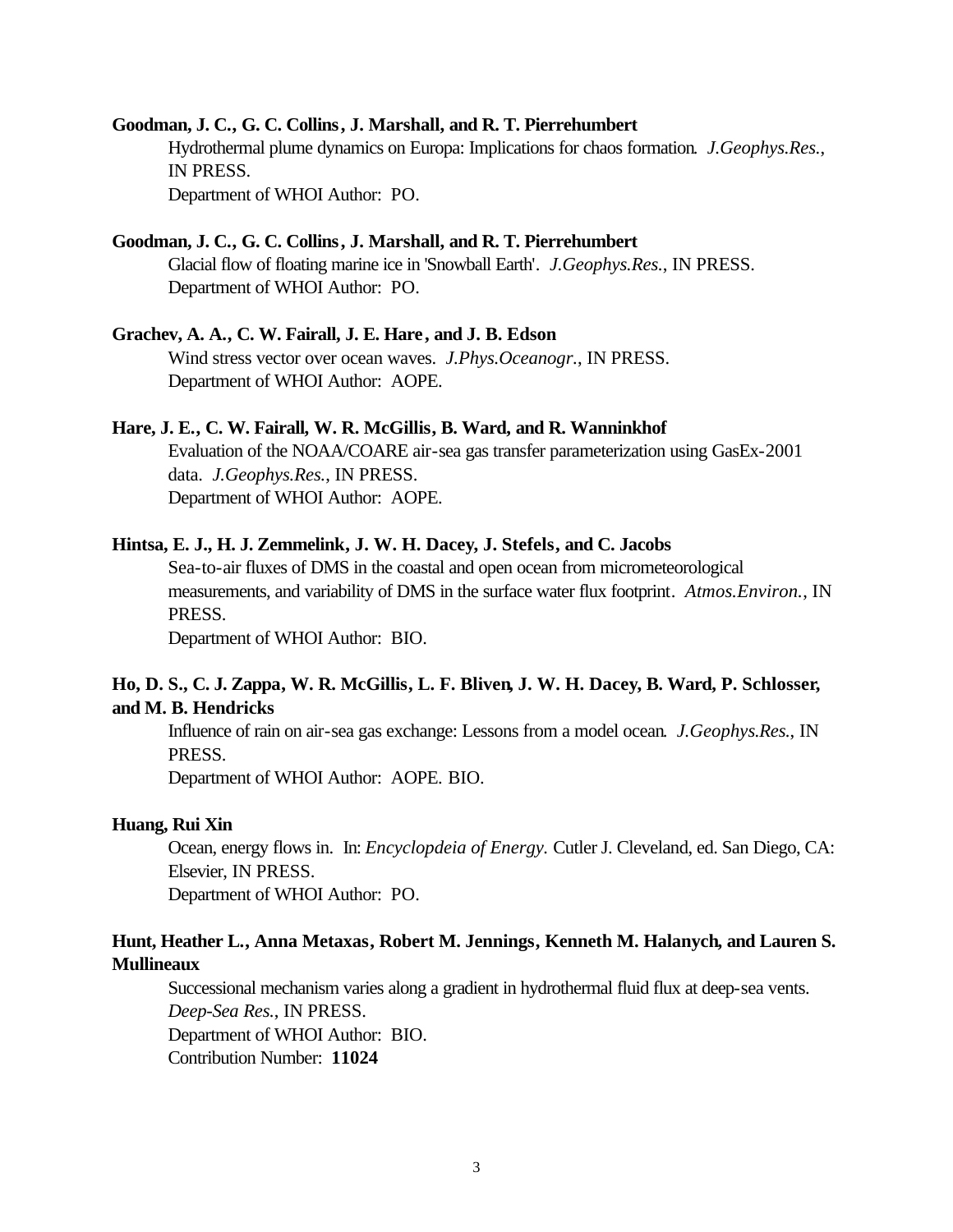## **Hunt, Heather L., Anna Metaxas, Robert M. Jennings, Kenneth M. Halanych, and Lauren S. Mullineaux**

Testing biological control of colonization by vestimentiferan tubeworms at deep-sea hydrothermal vents (East Pacific Rise, 9°50'N). *Deep-Sea Res.*, IN PRESS. Department of WHOI Author: BIO.

### **Jiang, Houshuo, and Gustav-Adolf Paffenhofer**

Relation of behavior of copepod juveniles to potential predation by omnivorous copepods: An empirical-modeling study. *Mar.Ecol.Prog.Ser.*, IN PRESS. Department of WHOI Author: AOPE. Contribution Number: **11066**

### **Kremp, A., D. H. Shull, and D. M. Anderson**

Effects of deposit-feeder gut passage and fecal pellet encapsulation on germination of dinoflagellate resting cysts. *Mar.Ecol.Prog.Ser.*, IN PRESS. Department of WHOI Author: BIO. Contribution Number: **11015**

### **Lawson, G., P. Wiebe, C. Ashjian, S. Gallager, and C. Davis**

Acoustically-inferred zooplankton distribution in relation to hydrography west of the Antarctic Peninsula. *Deep-Sea Res.*, IN PRESS. Department of WHOI Author: BIO.

#### **Li, Xingwen**

Constraining the North Atlantic circulation with between 4.5°S and 39.5°N with transient tracer observations. *J.Geophys.Res.*, IN PRESS. Department of WHOI Author: AOPE.

#### **Li, Xingwen**

An adjoint sensitivity study of chlorofluorocarbons in the North Atlantic. *J.Geophys.Res.*, IN PRESS.

Department of WHOI Author: AOPE.

#### **Lilly, E. L., K. Halanych, and D. M. Anderson**

Phylogeny of the toxic dinoflagellate genus Alexandrium (Dinophyceae). *J.Phycol.*, IN PRESS. Department of WHOI Author: BIO.

### **Martins, C. A., D. M. Kulis, S. Franca, and D. M. Anderson**

The loss of saxitoxin production in a formerly toxic Alexandrium lusitanicum clone. *Toxicon*, IN PRESS.

Department of WHOI Author: BIO.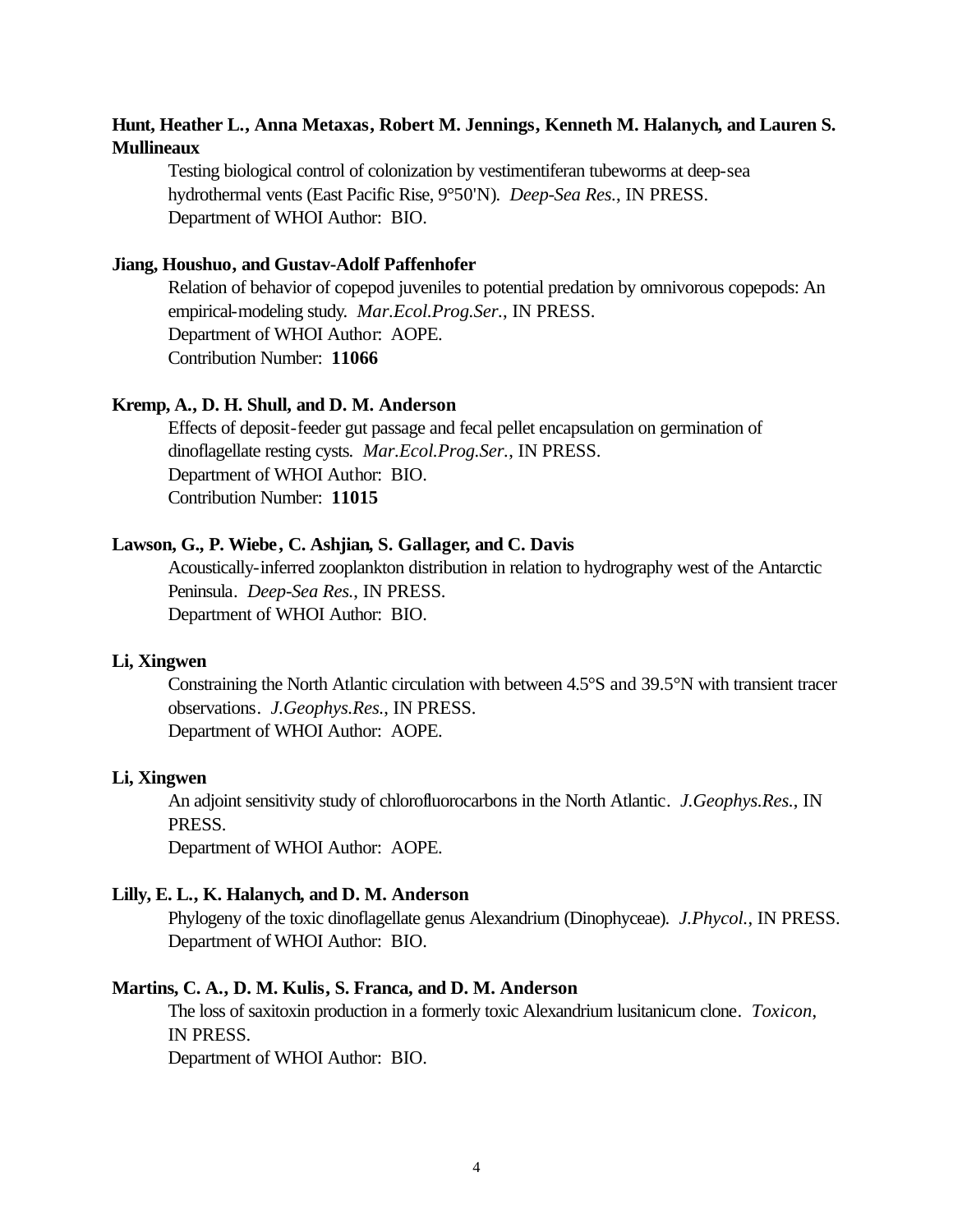## **Marvier, M., P. Kareiva, and M. G. Neubert**

Habitat destruction, fragmentation, and disturbance promote invasion by habitat generalists in a multispecies metapopulation. *Risk Anal.*, IN PRESS. Department of WHOI Author: BIO.

### **Mullineaux, L. S., M. G. Neubert, and M. F. Hill**

Metapopulation ecology of deep-sea hydrothermal vents. In: *Marine Metapopulation Dynamics*. J. Kritzer and P. Sale, eds. Academic Press, IN PRESS. Department of WHOI Author: BIO.

### **Neubert, M. G., and I. M. Parker**

Projecting rates of spread for invasive species. *Risk Anal.*, IN PRESS. Department of WHOI Author: BIO.

#### **Niehoff, Barbara, and Jeffrey Runge**

A revised methodology for prediction of egg production by the marine planktonic copepod, *Calanus finmarchicus*, from preserved samples. *J.Plankton Res.*, IN PRESS. Department of WHOI Author: BIO. Contribution Number: **11039**

### **Nowacek, D. P., M. P. Johnson, and P. L. Tyack**

North Atlantic right whales (*Eubalaena glacialis*) ignore ships but respond to alarm stimuli. *Proc.R.Soc.Lond.Ser.B.Biol.Sci.*, IN PRESS. Department of WHOI Author: BIO. AOPE. Contribution Number: **11011**

### **Olli, Kalle**

Temporary cyst formation of *Heterocapsa triquetra* (Dinophyceae) in natural populations. *Mar.Biol.*, IN PRESS. Department of WHOI Author: BIO. Contribution Number: **11067**

### **Orchard, Elizabeth, Eric Webb, and Sonya T. Dyhrman**

Characterization of phosphorus-regulated genes in Trichodesmium spp.. *Biol.Bull.*, IN PRESS. Department of WHOI Author: BIO.

#### **Orlova, T. Yu, T. V. Morozovaa, K. E. Gribble, D. M. Kulis, and D. M. Anderson**

Dinoflagellate cysts in recent marine sediments from the east coast of Russia. *Bot.Mar.*, IN PRESS.

Department of WHOI Author: BIO.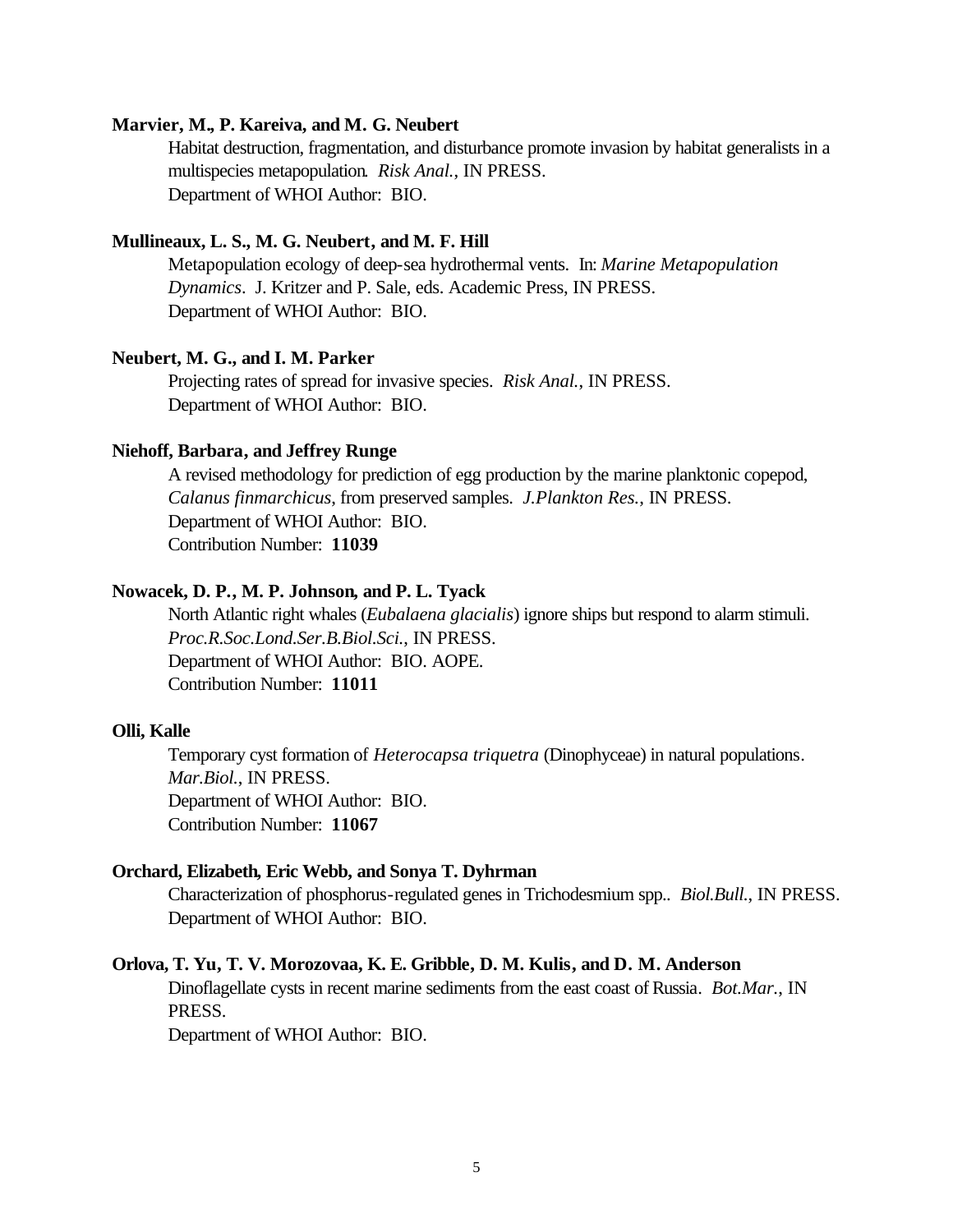#### **Persich, G. da R., D. M. Kulis, D. M. Anderson, and V. M. T. Garcia**

Toxicity of Alexandrium tamarense from southern Brazil. *J.Coast.Res.*, IN PRESS. Department of WHOI Author: BIO.

#### **Pratt, L. J.**

Recent progress on understanding the effects of rotation in models of sea straits. *Deep-Sea Res.*, IN PRESS. Department of WHOI Author: PO.

#### **Ramcharitar, J., X. Deng, D. K. Ketten, and A. N. Popper**

Form and function in the unique auditory system of silver perch (*Bairdiella chrysoura*). *J.Compl.Neurol.*, IN PRESS. Department of WHOI Author: BIO.

#### **Rosenheim, B. E., P. K. Swart, S. R. Thorrold, P. Willenz, L. Berry, and C. Latkoczy**

High resolution Sr/Ca records in sclerosponges calibrated to temperature in situ. *Geology*, IN PRESS.

Department of WHOI Author: BIO.

### **Saito, M. A., D. Sigman, and F. M. M. Morel**

The bioinorganic chemistry of the ancient ocean: The con-evolution of cyanobacteria and biogeochemical cycles at the archean-proterozoic boundary? *Inorg.Chim.Acta*, IN PRESS, . Department of WHOI Author: MCG.

#### **Singh, H., R. Armstrong, F. Gilbes, R. Eustice, C. Roman, O. Pizarro, and J. Torres**

Imaging coral I: Imaging coral habitats with the SeaBED AUV. *Subsurface Sensing Technologies and Applications*, IN PRESS. Department of WHOI Author: AOPE.

#### **Spall, M.**

Islands in zonal flow. *J.Phys.Oceanogr.*, IN PRESS. Department of WHOI Author: PO.

#### **Suga, T., K. Motoki, and A. M. Macdonald**

The north Pacific climatology of winter mixed layer and mode waters. *J.Geophys.Res.*, IN PRESS.

Department of WHOI Author: PO.

### **Timmermans, M.-L. E., C. Garrett, and E. Carmack**

The thermohaline structure and evolution of the deep waters in the Canada Basin, Arctic Ocean. *Deep-Sea Res.*, IN PRESS. Department of WHOI Author: PO.

6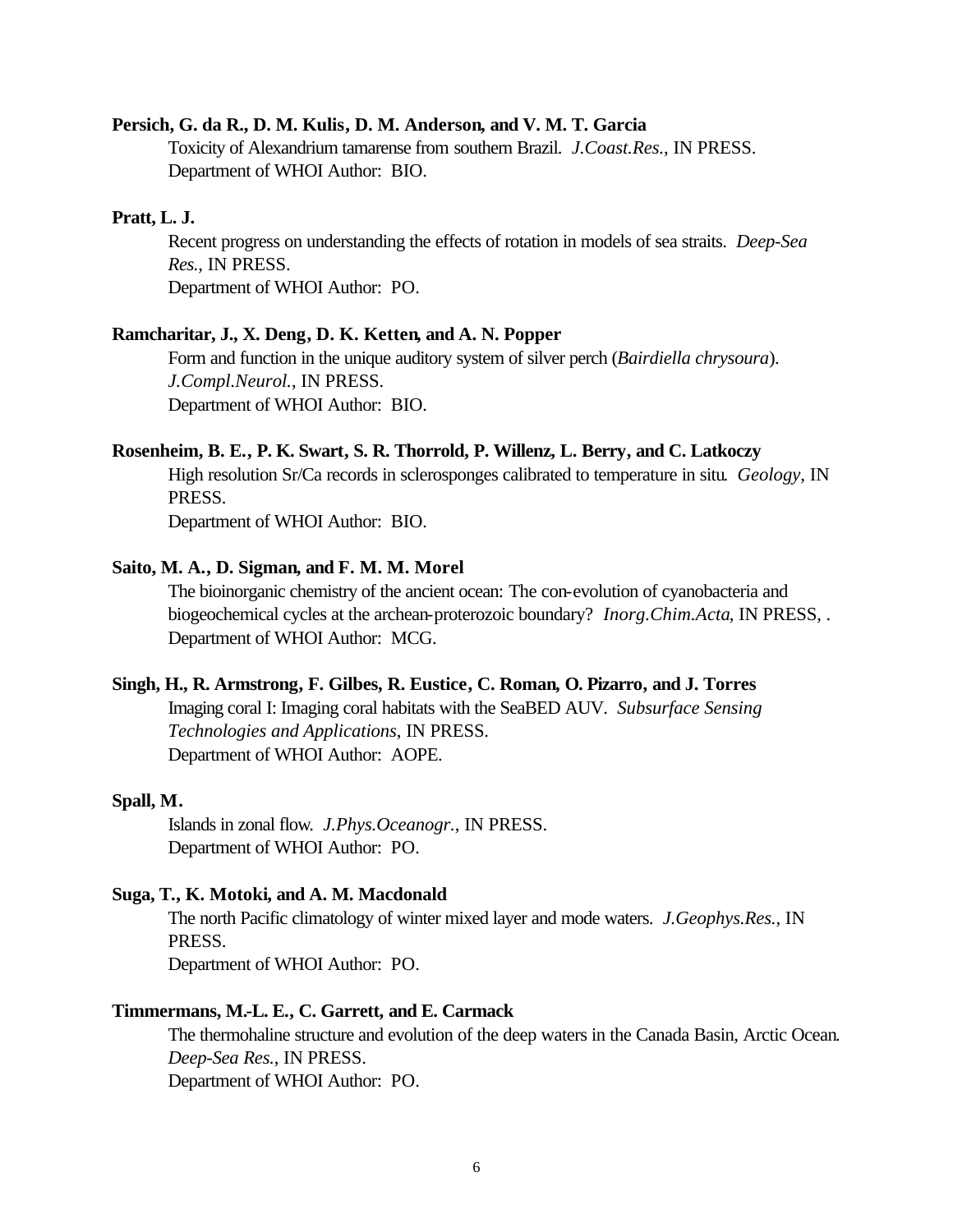#### **Ward, B., C. McNeil, and W. R. McGillis**

Simultaneous obervations of oxygen, nitrogen, and carbon dioxide in a coastal environment. *Geophys.Res.Lett.*, IN PRESS. Department of WHOI Author: AOPE.

### **Ward, B., and P. J. Minnett**

Observations of diurnal warming. *J.Geophys.Res.*, IN PRESS. Department of WHOI Author: AOPE.

#### **Ward, B., R. Wanninkhof, P. J. Minnett, and M. Head**

SkinDeEP: A profiling instrument for upper decameter sea surface measurements. *J.Atmos.Ocean.Technol.*, IN PRESS. Department of WHOI Author: AOPE.

#### **Ward, B., R. Wanninkhof, P. J. Minnett, and W. R. McGillis**

The effect of the skin temperature on the global flux of  $CO<sub>2</sub>$  from in-situ obervations. *J.Geophys.Res.*, IN PRESS. Department of WHOI Author: AOPE.

#### **Webb, J. F., E. Shearman, R. Walsh, D. R. Ketten, and J. L. Herman**

Inner ear and swim bladder morphology associated with a novel sensory specialization in chaetodontid fishes. *Comp.Integr.Biol.*, IN PRESS. Department of WHOI Author: BIO.

#### **Weinstock, E. M., and E. J. Hintsa**

Water vapor sondes. In: *Encyclopedia of Atmospheric Sciences*. James R. Holton, John Pyle, and Judith A. Curry, eds. London: Academic Press, IN PRESS. Department of WHOI Author: MCG.

#### **Yang, Jiayan, Josefino Comiso, David Walsh, Richard Krishfield, and Susumu Honjo**

Storm-driven mixing and potential impact on the Arctic Ocean. *J.Geophys.Res.*, IN PRESS. Department of WHOI Author: PO. Contribution Number: **11071**

## **Zeng, Hui-Hui, Richard Thompson, Badri P. Maliwal, Gary Fones, James Moffett, and Carol Fierke**

Real-time determination of picomolar free  $Cu(II)$  in seawater using a fluorescence-based fiber optic biosensor. *Anal.Chem.*, IN PRESS. Department of WHOI Author: MCG. Contribution Number: **11056**